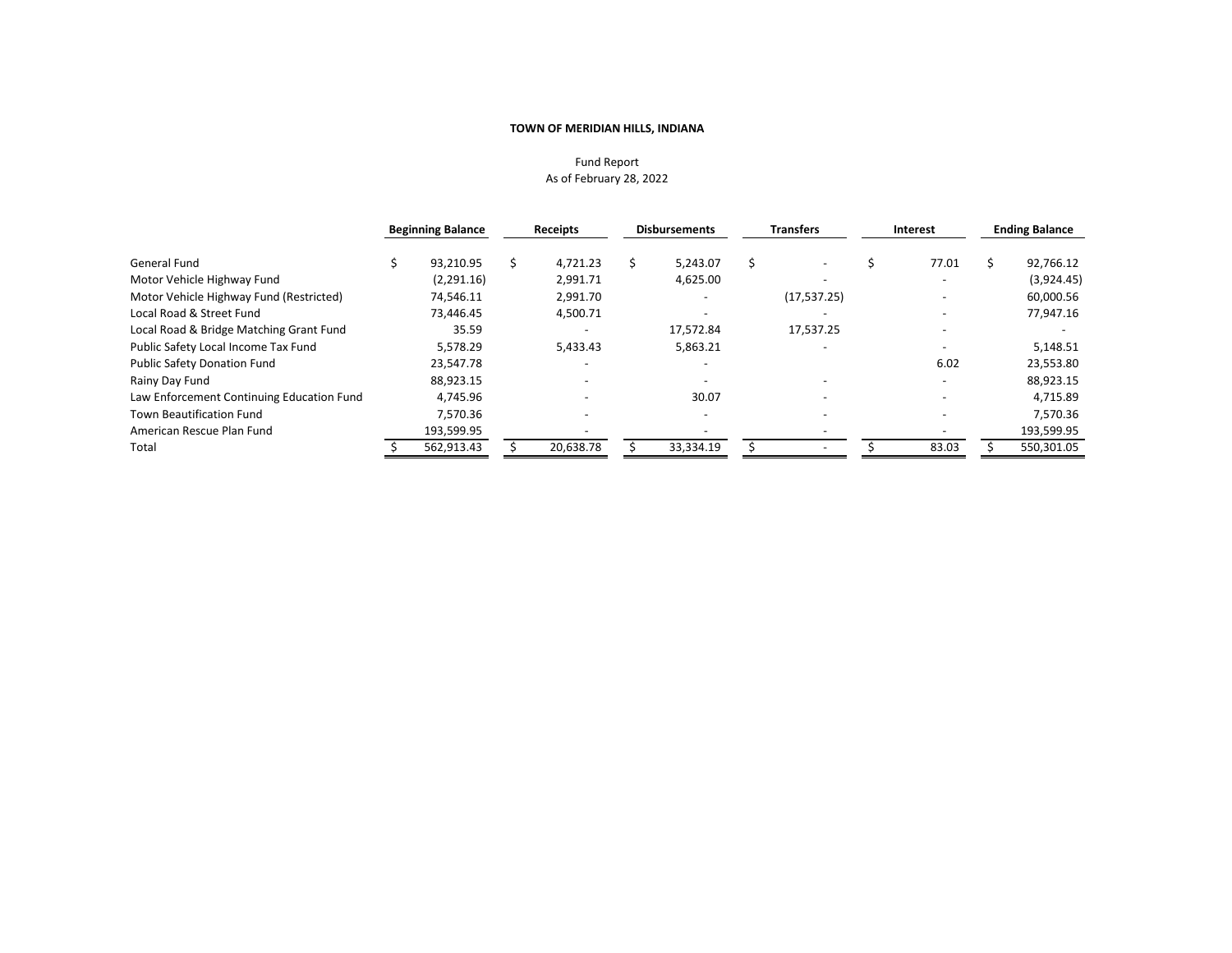# Revenue Report As of February 28, 2022

|                                           | <b>Budget Amount</b> |            | <b>Prior Months</b><br>Receipts | Receipts | <b>Current Month</b> |    | <b>YTD Receipts</b> | % Collected YTD |  |
|-------------------------------------------|----------------------|------------|---------------------------------|----------|----------------------|----|---------------------|-----------------|--|
| <b>General Fund</b>                       |                      |            |                                 |          |                      |    |                     |                 |  |
| <b>Property Taxes</b>                     | \$                   | 167,511.00 | \$                              | \$       |                      | \$ |                     | 0.00%           |  |
| LIT CERT LOIT                             |                      | 19,914.96  | 1,659.58                        |          | 1,659.58             |    | 3,319.16            | 16.67%          |  |
| <b>Excise Tax</b>                         |                      | 7,737.00   |                                 |          |                      |    |                     | 0.00%           |  |
| <b>ABC Gallonage</b>                      |                      | 3,822.00   | 1,135.48                        |          |                      |    | 1,135.48            | 29.71%          |  |
| Interest                                  |                      | 750.00     | 86.09                           |          | 77.01                |    | 163.10              | 21.75%          |  |
| <b>CVET</b>                               |                      | 206.00     |                                 |          |                      |    |                     | 0.00%           |  |
| <b>Comcast Franchise Fee</b>              |                      | 15,500.00  |                                 |          | 3,061.65             |    | 3,061.65            | 19.75%          |  |
| Cigarette Tax                             |                      | 934.00     |                                 |          |                      |    |                     | 0.00%           |  |
| <b>Total General Fund</b>                 | Ś.                   | 216,374.96 | \$<br>2,881.15                  | Ś.       | 4,798.24             | Ś. | 7,679.39            | 3.55%           |  |
| Motor Vehicle Highway Fund                |                      | 33,196.00  | 3,054.67                        |          | 2,991.71             |    | 6,046.38            | 18.21%          |  |
| Motor Vehicle Highway Fund (Restricted)   |                      | 31,794.00  | 3,054.67                        |          | 2,991.70             |    | 6,046.37            | 19.02%          |  |
| Local Road & Street Fund                  |                      | 48,597.00  | 4,621.39                        |          | 4,500.71             |    | 9,122.10            | 18.77%          |  |
| Local Road & Bridge Matching Grant Fund   |                      | 200,000.00 |                                 |          |                      |    |                     | 0.00%           |  |
| Public Safety Local Income Tax Fund       |                      | 74,000.00  | 5,433.43                        |          | 5,433.43             |    | 10,866.86           | 14.68%          |  |
| <b>Public Safety Donation Fund</b>        |                      | 60.00      | 6.22                            |          | 6.02                 |    | 12.24               | 20.40%          |  |
| Rainy Day Fund                            |                      |            |                                 |          |                      |    |                     |                 |  |
| Law Enforcement Continuing Education Fund |                      | 200.00     | 48.00                           |          |                      |    | 48.00               | 24.00%          |  |
| <b>Town Beautification Fund</b>           |                      |            |                                 |          |                      |    |                     | 0.00%           |  |
| American Rescue Plan Fund                 |                      | 153,255.00 |                                 |          |                      |    |                     |                 |  |
| Total                                     |                      | 604,221.96 | 19,099.53                       |          | 20,721.81            |    | 39,821.34           |                 |  |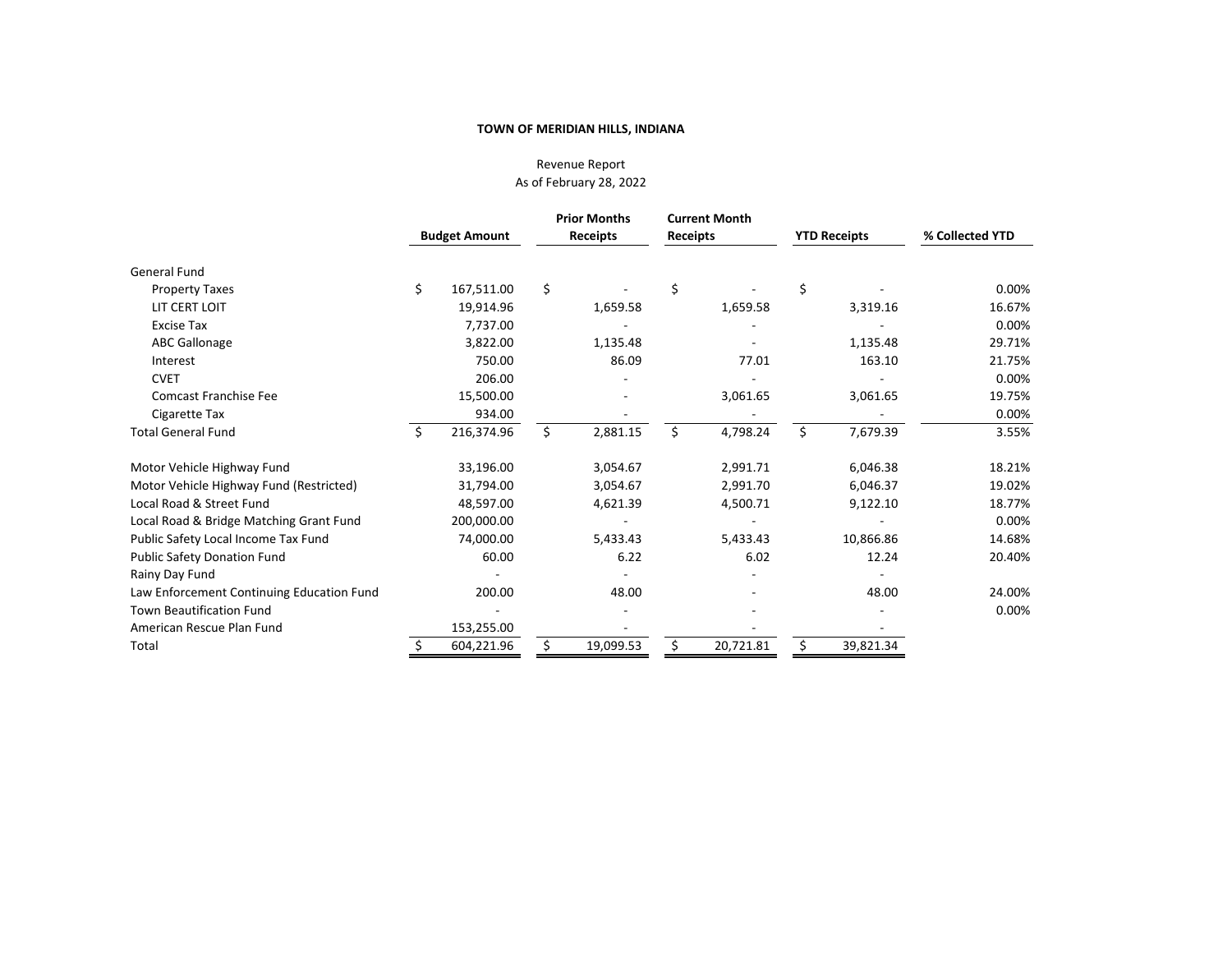Appropriation Report As of February 28, 2022

|                                     | Appropriation            | Appropriation            |                          | <b>Disbursements</b>     |                          |                       |  |
|-------------------------------------|--------------------------|--------------------------|--------------------------|--------------------------|--------------------------|-----------------------|--|
|                                     | <b>Beginning Balance</b> | Adjustment               | <b>Prior Months</b>      | <b>This Month</b>        | <b>YTD Total</b>         | <b>Ending Balance</b> |  |
| <b>GENERAL FUND</b>                 |                          |                          |                          |                          |                          |                       |  |
| <b>1 PERSONAL SERVICES</b>          |                          |                          |                          |                          |                          |                       |  |
| Salaries and Wages                  |                          |                          |                          |                          |                          |                       |  |
| Compensation of Clerk-Treasurer     | \$<br>10,000.00          |                          | \$<br>1,355.83           | \$<br>769.22             | \$<br>2,125.05           | \$<br>7,874.95        |  |
| <b>Compensation of Councilors</b>   | 12,000.00                |                          |                          |                          |                          | 12,000.00             |  |
| Compensation of Police              | 34,000.00                |                          | 1,633.58                 | 2,245.44                 | 3,879.02                 | 30,120.98             |  |
| Casual Labor                        |                          |                          |                          |                          |                          |                       |  |
| <b>Employee Benefits</b>            |                          |                          |                          |                          |                          |                       |  |
| <b>FICA</b>                         | 10,600.00                |                          | 557.24                   | 591.04                   | 1,148.28                 | 9,451.72              |  |
| <b>Other Personal Services</b>      |                          |                          |                          |                          |                          |                       |  |
| Town Admin. Training                | 500.00                   |                          | $\overline{\phantom{a}}$ | $\overline{\phantom{a}}$ | $\overline{\phantom{a}}$ | 500.00                |  |
| <b>Personal Sevices Subtotal</b>    | 67,100.00                | $\overline{\phantom{a}}$ | 3,546.65                 | 3,605.70                 | 7,152.35                 | 59,947.65             |  |
| 2 SUPPLIES                          |                          |                          |                          |                          |                          |                       |  |
| <b>Office Supplies</b>              |                          |                          |                          |                          |                          |                       |  |
| Printing                            | 500.00                   |                          |                          |                          |                          | 500.00                |  |
| Postage                             | 500.00                   |                          |                          |                          |                          | 500.00                |  |
| <b>Office Supplies</b>              | 260.00                   |                          |                          |                          |                          | 260.00                |  |
| <b>Town Newsletter</b>              | 1,000.00                 |                          |                          |                          | $\overline{\phantom{a}}$ | 1,000.00              |  |
| Supplies Subtotal                   | 2,260.00                 | $\sim$                   | ÷.                       | ×                        | $\sim$                   | 2,260.00              |  |
| <b>3 OTHER SERVICES AND CHARGES</b> |                          |                          |                          |                          |                          |                       |  |
| <b>Professional Services</b>        |                          |                          |                          |                          |                          |                       |  |
| <b>Town Engineer</b>                | 60,000.00                | 12,932.84                | 12,932.84                |                          | 12,932.84                | 60,000.00             |  |
| Payroll Service                     | 1,500.00                 |                          | 354.77                   | 115.00                   | 469.77                   | 1,030.23              |  |
| <b>Town Attorney</b>                | 24,000.00                |                          | $\sim$                   |                          | ä,                       | 24,000.00             |  |
| <b>Town Accountant</b>              | 16,000.00                | 1,642.29                 | 1,642.29                 | 872.96                   | 2,515.25                 | 15,127.04             |  |
| Communication and Transportation    |                          |                          | ÷.                       |                          |                          |                       |  |
| Website                             | 1,500.00                 |                          | $\sim$                   |                          |                          | 1,500.00              |  |
| Police Phone                        |                          | 415.32                   | 415.32                   |                          | 415.32                   |                       |  |
| <b>Printing and Advertising</b>     |                          |                          |                          |                          |                          |                       |  |
| <b>Legal Advertising</b>            | 500.00                   |                          |                          |                          |                          | 500.00                |  |
| <b>Utility Services</b>             |                          |                          |                          |                          |                          |                       |  |
| <b>Street Lights</b>                | 8,500.00                 |                          | 648.51                   | 649.41                   | 1,297.92                 | 7,202.08              |  |
| Rentals                             |                          |                          |                          |                          |                          |                       |  |
| Rent-Storage                        | 420.00                   |                          | $\overline{\phantom{a}}$ |                          |                          | 420.00                |  |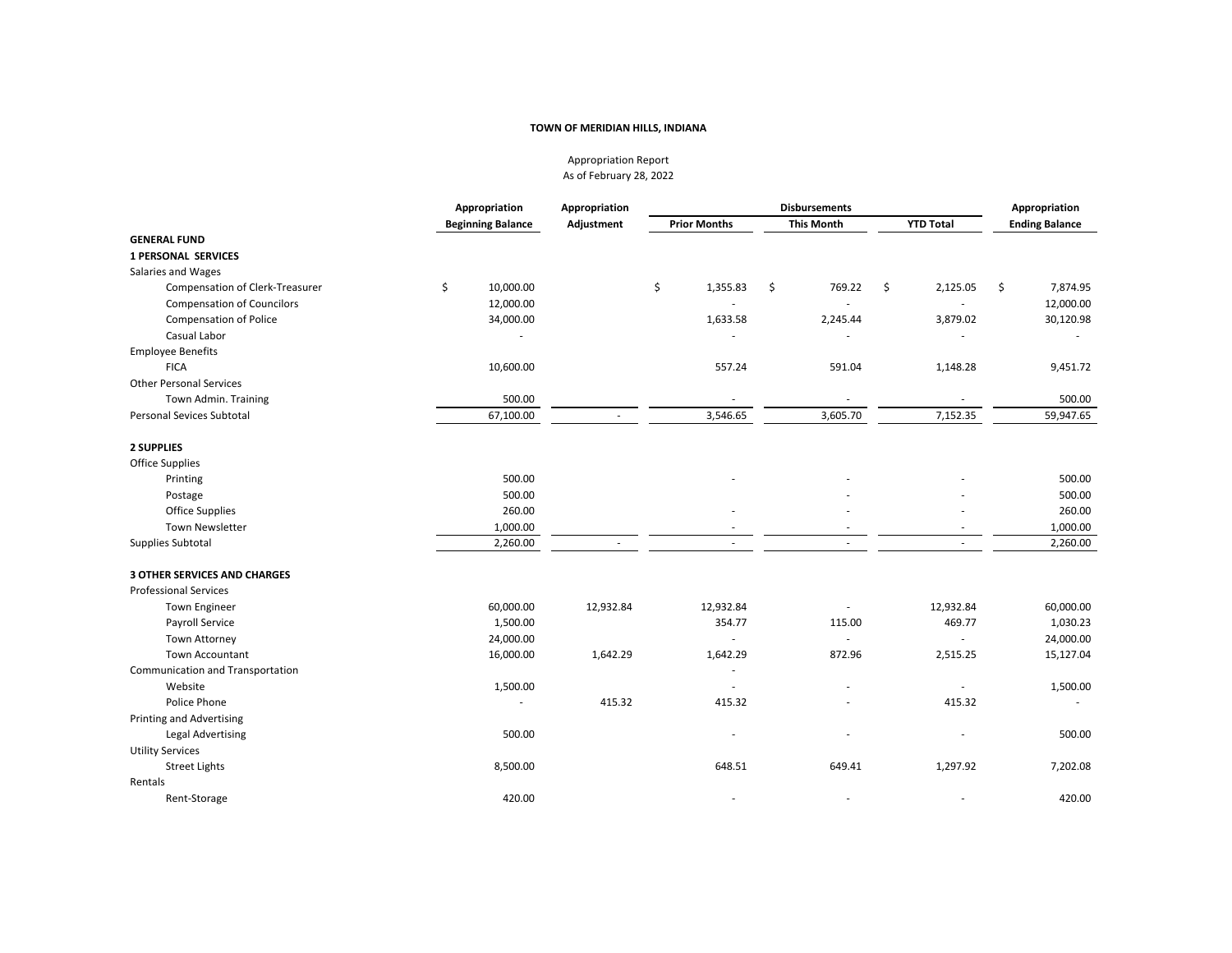|                                                                                | Appropriation            | Appropriation   |    |                     |    | <b>Disbursements</b> |    |                  |    | Appropriation         |
|--------------------------------------------------------------------------------|--------------------------|-----------------|----|---------------------|----|----------------------|----|------------------|----|-----------------------|
|                                                                                | <b>Beginning Balance</b> | Adjustment      |    | <b>Prior Months</b> |    | <b>This Month</b>    |    | <b>YTD Total</b> |    | <b>Ending Balance</b> |
| Other Services and Charges                                                     |                          |                 |    |                     |    |                      |    |                  |    |                       |
| <b>Town Promotion</b>                                                          | 750.00                   |                 |    |                     |    |                      |    |                  |    | 750.00                |
| <b>Other Services</b>                                                          | 470.00                   |                 |    |                     |    |                      |    |                  |    | 470.00                |
| Dues and Subscriptions                                                         | 1,000.00                 |                 |    |                     |    |                      |    |                  |    | 1,000.00              |
| <b>Councilor Meeting Expenses</b>                                              | ÷,                       |                 |    |                     |    |                      |    |                  |    |                       |
| Other Services and Charges Subtotal                                            | 114,640.00               | 14,990.45       |    | 15,993.73           |    | 1,637.37             |    | 17,631.10        |    | 111,999.35            |
| <b>4 CAPITAL OUTLAYS</b>                                                       |                          |                 |    |                     |    |                      |    |                  |    |                       |
| Machinery & Equipment                                                          |                          |                 |    |                     |    |                      |    |                  |    |                       |
| Equipment                                                                      |                          |                 |    |                     |    |                      |    |                  |    |                       |
| <b>TOTAL GENERAL FUND</b>                                                      | \$<br>184,000.00         | \$<br>14,990.45 | \$ | 19,540.38           | \$ | 5,243.07             | \$ | 24,783.45        | Ŝ  | 174,207.00            |
| MOTOR VEHICLE HIGHWAY FUND                                                     |                          |                 |    |                     |    |                      |    |                  |    |                       |
| <b>3 Services and Charges</b>                                                  |                          |                 |    |                     |    |                      |    |                  |    |                       |
| <b>Professional Services</b>                                                   |                          |                 |    |                     |    |                      |    |                  |    |                       |
| <b>Tree Removal</b>                                                            | \$<br>9,000.00           | \$<br>4,320.00  | \$ | 4,963.25            | \$ |                      | \$ | 4,963.25         | \$ | 8,356.75              |
| Legal Fees<br>Insurance                                                        |                          |                 |    |                     |    |                      |    |                  |    |                       |
| Workers Comp. Insurance                                                        | 600.00                   |                 |    |                     |    |                      |    |                  |    | 600.00                |
| <b>Repairs and Maintenance</b>                                                 |                          |                 |    |                     |    |                      |    |                  |    |                       |
| Street Repairs, Tree & Snow Removal, Sign Repairs                              | 65,400.00                |                 |    | 3,625.00            |    | 4,625.00             |    | 8,250.00         |    | 57,150.00             |
| TOTAL MOTOR VEHICLE HIGHWAY FUND                                               | \$<br>75,000.00          | \$<br>4,320.00  | Ś  | 8,588.25            | \$ | 4,625.00             | \$ | 13,213.25        | \$ | 66,106.75             |
| MOTOR VEHICLE HIGHWAY (RESTRICTED) FUND<br><b>3 Other Services and Charges</b> |                          |                 |    |                     |    |                      |    |                  |    |                       |
| <b>Repairs and Maintenance</b><br><b>Street Paving</b>                         | \$<br>105,000.00         | \$              | \$ |                     | \$ |                      | \$ |                  | \$ | 105,000.00            |
|                                                                                |                          |                 |    |                     |    |                      |    |                  |    |                       |
| TOTAL MOTOR VEHICLE HIGHWAY (RESTRICTED) FUND                                  | \$<br>105,000.00         | \$              |    |                     |    |                      |    |                  |    | 105,000.00            |
| LOCAL ROAD AND STREET FUND<br><b>4 Capital Outlays</b>                         |                          |                 |    |                     |    |                      |    |                  |    |                       |
| Infrastructure                                                                 |                          |                 |    |                     |    |                      |    |                  |    |                       |
| Paving                                                                         | \$<br>55,000.00          | \$              | Ś  |                     | Ŝ  |                      | S  |                  | \$ | 55,000.00             |
| TOTAL LOCAL ROAD AND STREET FUND                                               | \$<br>55,000.00          | \$              | \$ |                     | \$ |                      | Ś  |                  | \$ | 55,000.00             |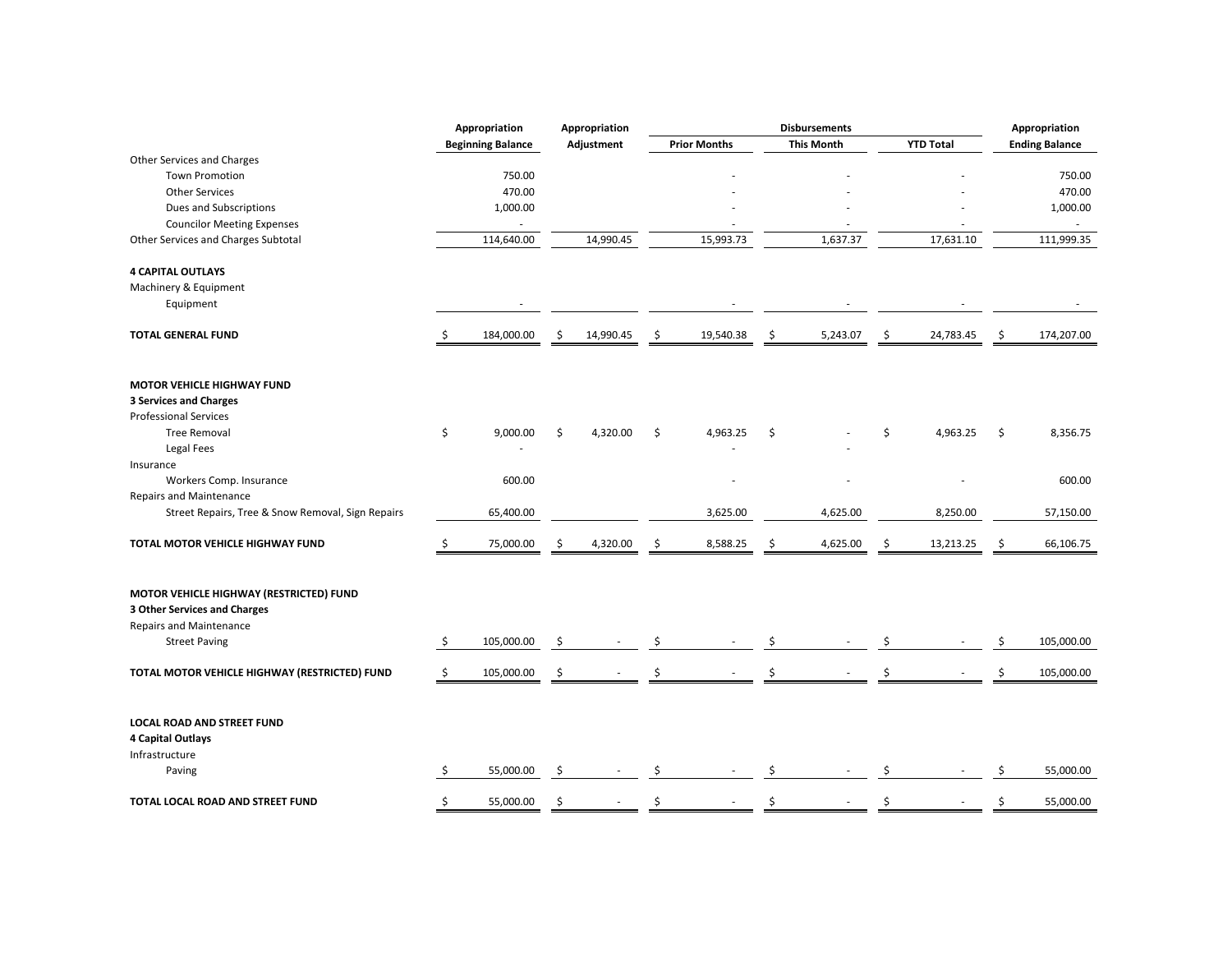|                                                 | Appropriation            | <b>Disbursements</b><br>Appropriation |    |                     | Appropriation            |                  |    |                       |
|-------------------------------------------------|--------------------------|---------------------------------------|----|---------------------|--------------------------|------------------|----|-----------------------|
|                                                 | <b>Beginning Balance</b> | Adjustment                            |    | <b>Prior Months</b> | <b>This Month</b>        | <b>YTD Total</b> |    | <b>Ending Balance</b> |
| LOCAL ROAD AND BRIDGE MATCHING GRANT FUND       |                          |                                       |    |                     |                          |                  |    |                       |
| 4 Capital Outlays                               |                          |                                       |    |                     |                          |                  |    |                       |
| Infrastructure                                  |                          |                                       |    |                     |                          |                  |    |                       |
| <b>Road Construction</b>                        | \$<br>200,000.00         | \$                                    | \$ |                     | \$<br>17,572.84          | \$<br>17,572.84  | \$ | 182,427.16            |
| TOTAL LOCAL ROAD AND BRIDGE MATCHING GRANT FUND | \$<br>200,000.00         | \$                                    |    |                     | 17,572.84                | \$<br>17,572.84  | \$ | 182,427.16            |
| PUBLIC SAFETY LOCAL INCOME TAX FUND             |                          |                                       |    |                     |                          |                  |    |                       |
| <b>1 Personal Services</b>                      |                          |                                       |    |                     |                          |                  |    |                       |
| <b>Employee Benefits</b>                        |                          |                                       |    |                     |                          |                  |    |                       |
| <b>Clothing Allowance</b>                       | \$<br>4,500.00           | \$                                    | \$ |                     | \$                       | \$               | \$ | 4,500.00              |
| Salaries and Wages                              | 64,000.00                |                                       |    | 4,294.38            | 4,710.77                 | 9,005.15         | \$ | 54,994.85             |
| 2 Supplies                                      |                          |                                       |    |                     |                          |                  |    |                       |
| <b>Office Supplies</b>                          |                          |                                       |    |                     |                          |                  |    |                       |
| Supplies                                        |                          |                                       |    |                     |                          |                  |    |                       |
| <b>3 Services and Charges</b>                   |                          |                                       |    |                     |                          |                  |    |                       |
| <b>Professional Services</b>                    |                          |                                       |    |                     |                          |                  |    |                       |
| <b>Training</b>                                 |                          |                                       |    |                     |                          |                  |    |                       |
| <b>Payroll Services</b>                         | 2,000.00                 |                                       |    | 200.50              | 146.27                   | 346.77           |    | 1,653.23              |
| Insurance                                       |                          |                                       |    |                     |                          |                  |    |                       |
| Auto and Liability Insurance                    | 7,000.00                 |                                       |    |                     |                          |                  |    | 7,000.00              |
| <b>Utility Services</b>                         |                          |                                       |    |                     |                          |                  |    |                       |
| Phone                                           | 3,000.00                 |                                       |    |                     | 392.57                   | 392.57           |    | 2,607.43              |
| <b>Repairs and Maintenance</b>                  |                          |                                       |    |                     |                          |                  |    |                       |
| <b>Equipment Repair</b>                         | ä,                       |                                       |    |                     | $\overline{\phantom{a}}$ | ä,               |    | $\sim$                |
| Gas and Vehicle Repairs                         | 4,000.00                 |                                       |    | 1,582.31            | 613.60                   | 2,195.91         |    | 1,804.09              |
| Services and Charges Subtotal                   | 16,000.00                | $\overline{\phantom{a}}$              |    | 1,782.81            | 1,152.44                 | 2,935.25         |    | 13,064.75             |
| 4 Capital Outlays                               |                          |                                       |    |                     |                          |                  |    |                       |
| Machinery, Equipment & Vehicles                 |                          |                                       |    |                     |                          |                  |    |                       |
| Police Equipment                                |                          |                                       |    |                     |                          |                  |    |                       |
| Police Vehicle                                  |                          |                                       |    |                     |                          |                  |    |                       |
| Capital Outlays Subtotal                        |                          |                                       |    |                     |                          |                  |    |                       |
| TOTAL PUBLIC SAFETY LOCAL INCOME TAX FUND       | \$<br>84,500.00          | \$                                    | \$ | 6,077.19            | \$<br>5,863.21           | \$<br>11,940.40  | \$ | 72,559.60             |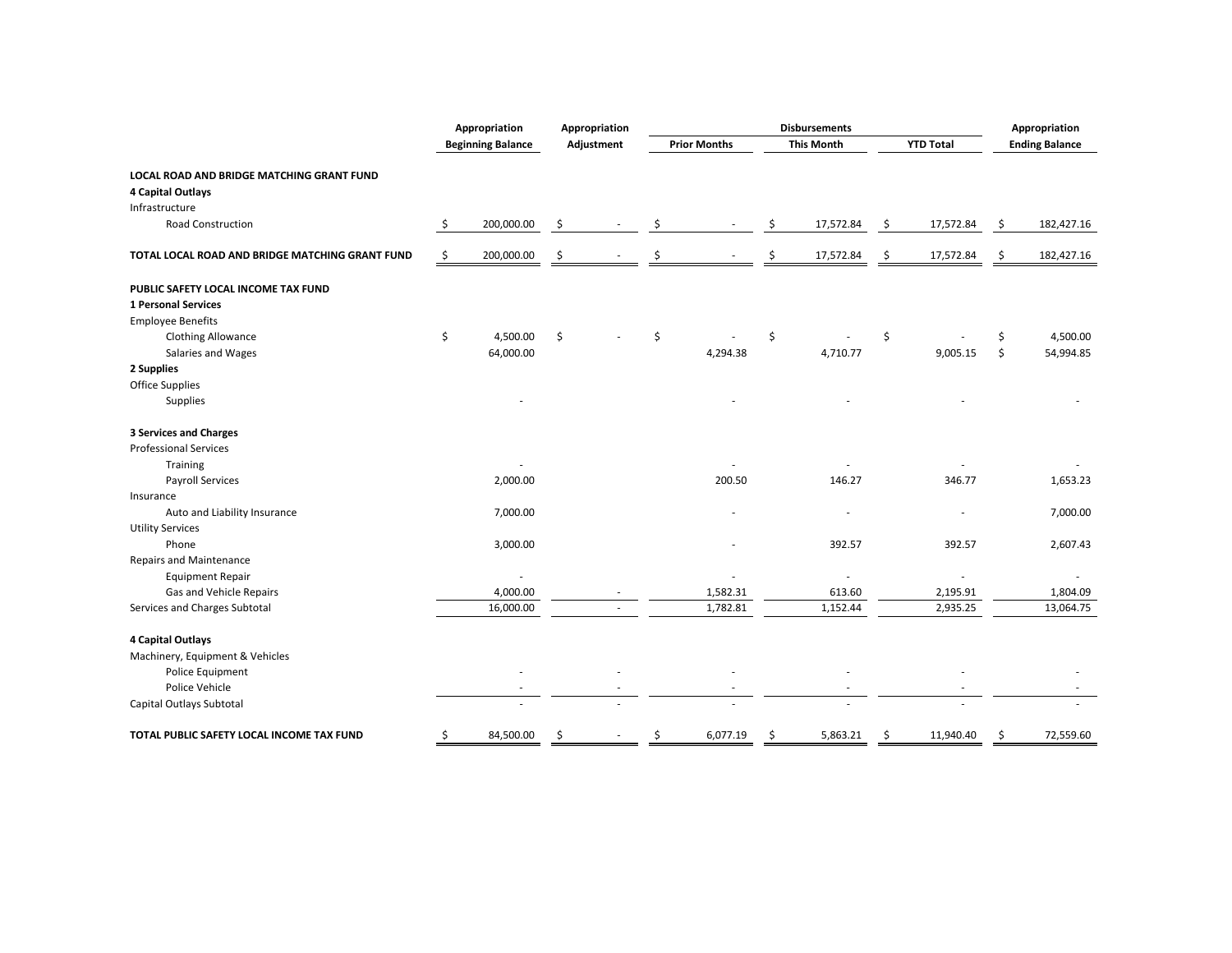|                                                           | Appropriation            |    | Appropriation |    |                     |    | <b>Disbursements</b> |    |                  | Appropriation         |
|-----------------------------------------------------------|--------------------------|----|---------------|----|---------------------|----|----------------------|----|------------------|-----------------------|
|                                                           | <b>Beginning Balance</b> |    | Adjustment    |    | <b>Prior Months</b> |    | <b>This Month</b>    |    | <b>YTD Total</b> | <b>Ending Balance</b> |
| PUBLIC SAFETY DONATION FUND                               |                          |    |               |    |                     |    |                      |    |                  |                       |
| <b>3 Services and Charges</b>                             |                          |    |               |    |                     |    |                      |    |                  |                       |
| Other Services and Charges                                |                          |    |               |    |                     |    |                      |    |                  |                       |
| <b>Other Services and Charges</b>                         | \$                       |    |               | \$ |                     | Ś. |                      | \$ |                  | \$                    |
| <b>4 CAPITAL OUTLAYS</b>                                  |                          |    |               |    |                     |    |                      |    |                  |                       |
| Machinery, Equipment, and Vehicles                        |                          |    |               |    |                     |    |                      |    |                  |                       |
| Police Equipment                                          | 25,000.00                |    | 1,641.59      |    | 1,641.59            |    |                      |    | 1,641.59         | 25,000.00             |
| TOTAL PUBLIC SAFETY DONATION FUND                         | \$<br>25,000.00          | \$ | 1,641.59      | \$ | 1,641.59            | \$ |                      | \$ | 1,641.59         | \$<br>25,000.00       |
| <b>RAINY DAY FUND</b>                                     |                          |    |               |    |                     |    |                      |    |                  |                       |
| <b>3 Services and Charges</b>                             |                          |    |               |    |                     |    |                      |    |                  |                       |
| <b>Repairs and Maintenance</b>                            |                          |    |               |    |                     |    |                      |    |                  |                       |
| <b>Street Maintenance</b>                                 | \$<br>12,000.00          | \$ |               | \$ |                     | \$ |                      | \$ |                  | \$<br>12,000.00       |
| Other Services and Charges                                |                          |    |               |    |                     |    |                      |    |                  |                       |
| Other Services and Charges                                | 35,000.00                |    |               |    |                     |    |                      |    |                  | 35,000.00             |
| Services and Charges Subtotal                             | 47,000.00                |    |               |    |                     |    |                      |    |                  | 47,000.00             |
|                                                           |                          |    |               |    |                     |    |                      |    |                  |                       |
| 4 Capital Outlays                                         |                          |    |               |    |                     |    |                      |    |                  |                       |
| Infrastructure                                            |                          |    |               |    |                     |    |                      |    |                  |                       |
| Road Projects                                             | 40,000.00                |    |               |    |                     |    |                      |    |                  | 40,000.00             |
|                                                           |                          |    |               |    |                     |    |                      |    |                  |                       |
| <b>TOTAL RAINY DAY FUND</b>                               | 87,000.00                | Ś  |               |    |                     |    |                      |    |                  | 87,000.00             |
| LAW ENFORCEMENT CONTINUING EDUCATION FUND                 |                          |    |               |    |                     |    |                      |    |                  |                       |
| <b>3 Services and Charges</b>                             |                          |    |               |    |                     |    |                      |    |                  |                       |
| Other Services and Charges                                |                          |    |               |    |                     |    |                      |    |                  |                       |
| Other Services and Charges                                | \$<br>4,500.00           |    |               | \$ | 30.22               | \$ | 30.07                | \$ | 60.29            | \$<br>4,439.71        |
| TOTAL LAW ENFORCEMENT CONTINUIN EDUCATION FUND            | \$<br>4,500.00           | \$ |               |    | 30.22               | \$ | 30.07                | \$ | 60.29            | \$<br>4,439.71        |
| TOWN BEAUTIFICATION FUND<br><b>3 Services and Charges</b> |                          |    |               |    |                     |    |                      |    |                  |                       |
| <b>Professional Services</b>                              |                          |    |               |    |                     |    |                      |    |                  |                       |
| Other Services and Charges                                | \$<br>7,500.00           | \$ |               | Ŝ  |                     | \$ |                      | Ś  |                  | \$<br>7,500.00        |
|                                                           |                          |    |               |    |                     |    |                      |    |                  |                       |
| TOTAL TOWN BEAUTIFICATION FUND                            | \$<br>7,500.00           | \$ |               | Ś  |                     | Ś  |                      |    |                  | \$<br>7,500.00        |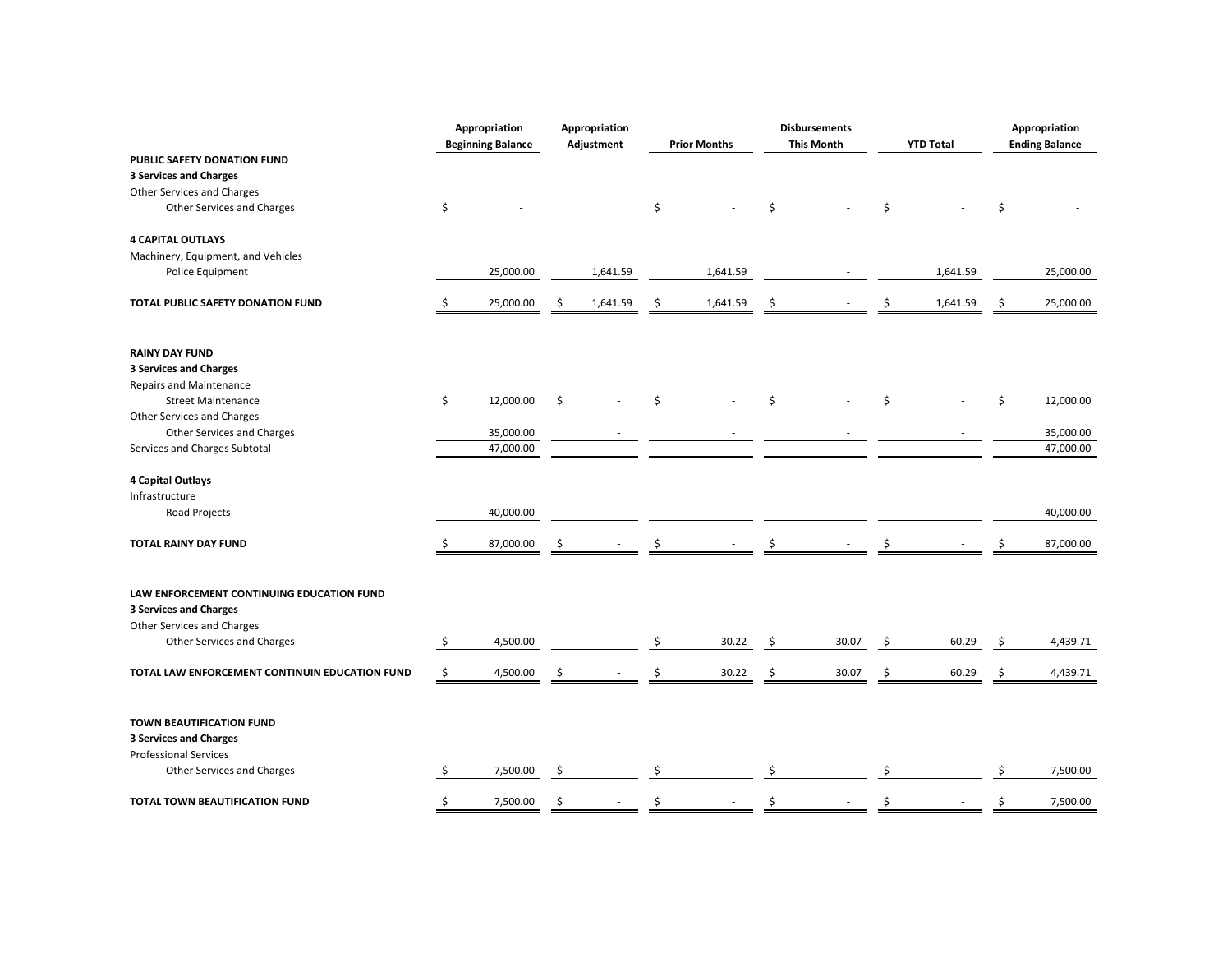|                                           | Appropriation            |     | Appropriation |    |                     | <b>Disbursements</b> |                  | Appropriation         |
|-------------------------------------------|--------------------------|-----|---------------|----|---------------------|----------------------|------------------|-----------------------|
|                                           | <b>Beginning Balance</b> |     | Adjustment    |    | <b>Prior Months</b> | <b>This Month</b>    | <b>YTD Total</b> | <b>Ending Balance</b> |
| <b>AMERICAN RESCUE PLAN FUND</b>          |                          |     |               |    |                     |                      |                  |                       |
| <b>3 Services and Charges</b>             |                          |     |               |    |                     |                      |                  |                       |
| <b>Professional Services</b>              |                          |     |               |    |                     |                      |                  |                       |
| Accounting                                | \$<br>3,000.00           | \$  |               | \$ |                     | \$                   | \$<br>٠          | \$<br>3,000.00        |
| Engineering                               | 20,000.00                |     |               |    |                     |                      |                  | 20,000.00             |
| <b>Revenue Placement</b>                  | 10,000.00                |     |               |    |                     |                      |                  | 10,000.00             |
| 4 Capital Outlays                         |                          |     |               |    |                     |                      |                  |                       |
| Infrastructure                            |                          |     |               |    |                     |                      |                  |                       |
| Projects                                  | 120,255.00               |     |               |    |                     |                      |                  | 120,255.00            |
|                                           |                          |     |               |    |                     |                      |                  |                       |
| TOTAL AMERICAN RESCUE PLAN FUND           | 153,255.00               | \$. |               |    |                     |                      |                  | 153,255.00            |
|                                           |                          |     |               |    |                     |                      |                  |                       |
| <b>GRAND TOTAL BUDGET RESULTS</b>         |                          |     |               |    |                     |                      |                  |                       |
| <b>GENERAL FUND</b>                       | \$<br>184,000.00         | \$  | 14,990.45     | Ś. | 19,540.38           | \$<br>5,243.07       | \$<br>24,783.45  | \$<br>174,207.00      |
| <b>MOTOR VEHICLE HIGHWAY FUND</b>         | 75,000.00                |     | 4,320.00      |    | 8,588.25            | 4,625.00             | 13,213.25        | 66,106.75             |
| MOTOR VEHICLE HIGHWAY (RESTRICTED) FUND   | 105,000.00               |     |               |    |                     |                      |                  | 105,000.00            |
| <b>LOCAL ROAD AND STREET FUND</b>         | 55,000.00                |     |               |    |                     |                      |                  | 55,000.00             |
| LOCAL ROAD AND BRIDGE MATCHING GRANT FUND | 200,000.00               |     |               |    |                     | 17,572.84            | 17,572.84        | 182,427.16            |
| PUBLIC SAFETY LOCAL INCOME TAX FUND       | 84,500.00                |     |               |    | 6,077.19            | 5,863.21             | 11,940.40        | 72,559.60             |
| PUBLIC SAFETY DONATION FUND               | 25,000.00                |     | 1,641.59      |    | 1,641.59            |                      | 1,641.59         | 25,000.00             |
| <b>RAINY DAY FUND</b>                     | 87,000.00                |     |               |    |                     |                      |                  | 87,000.00             |
| LAW ENFORCEMENT CONTINUING EDUCATION FUND | 4,500.00                 |     |               |    | 30.22               | 30.07                | 60.29            | 4,439.71              |
| TOWN BEAUTIFICATION FUND                  | 7,500.00                 |     |               |    |                     |                      |                  | 7,500.00              |
| AMERICAN RESCUE PLAN FUND                 | 153,255.00               |     |               |    |                     |                      |                  | 153,255.00            |
| <b>TOTAL</b>                              | \$<br>980,755.00         | \$  | 20,952.04     | \$ | 35,877.63           | \$<br>33,334.19      | \$<br>69,211.82  | \$<br>932,495.22      |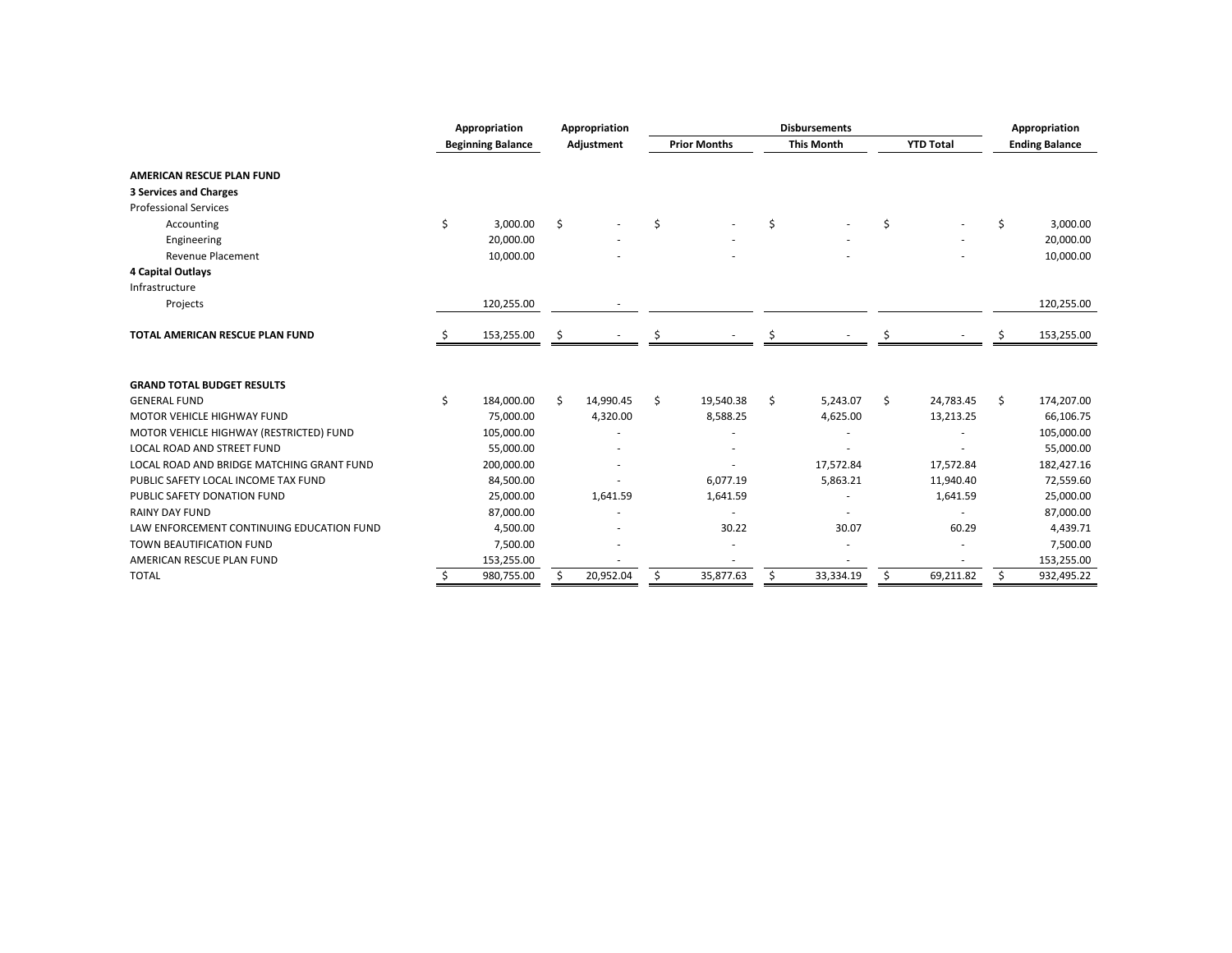# Bank Reconciliation As of February 28, 2022

| Account Balances (Per Bank):                      |            |         |
|---------------------------------------------------|------------|---------|
| NBOI - Main Checking Account                      | 373,843.07 |         |
| Merchants Bank of Indiana - Money Market          | 88,559.62  |         |
| Citizens State Bank - Investment Accounts         | 87,909.08  |         |
| Total Account Balances                            | 550,311.77 |         |
| Less: Outstanding Obligations                     |            | Fund    |
| NBOI (12/14/2020) Check # 3293- Indianapolis Star | (10.72)    | General |

| <b>Adjusted Account Balances</b> | 550,301.05 |
|----------------------------------|------------|
| Total Fund Balance - Per Books   | 550,301.05 |
| Variance                         | -          |